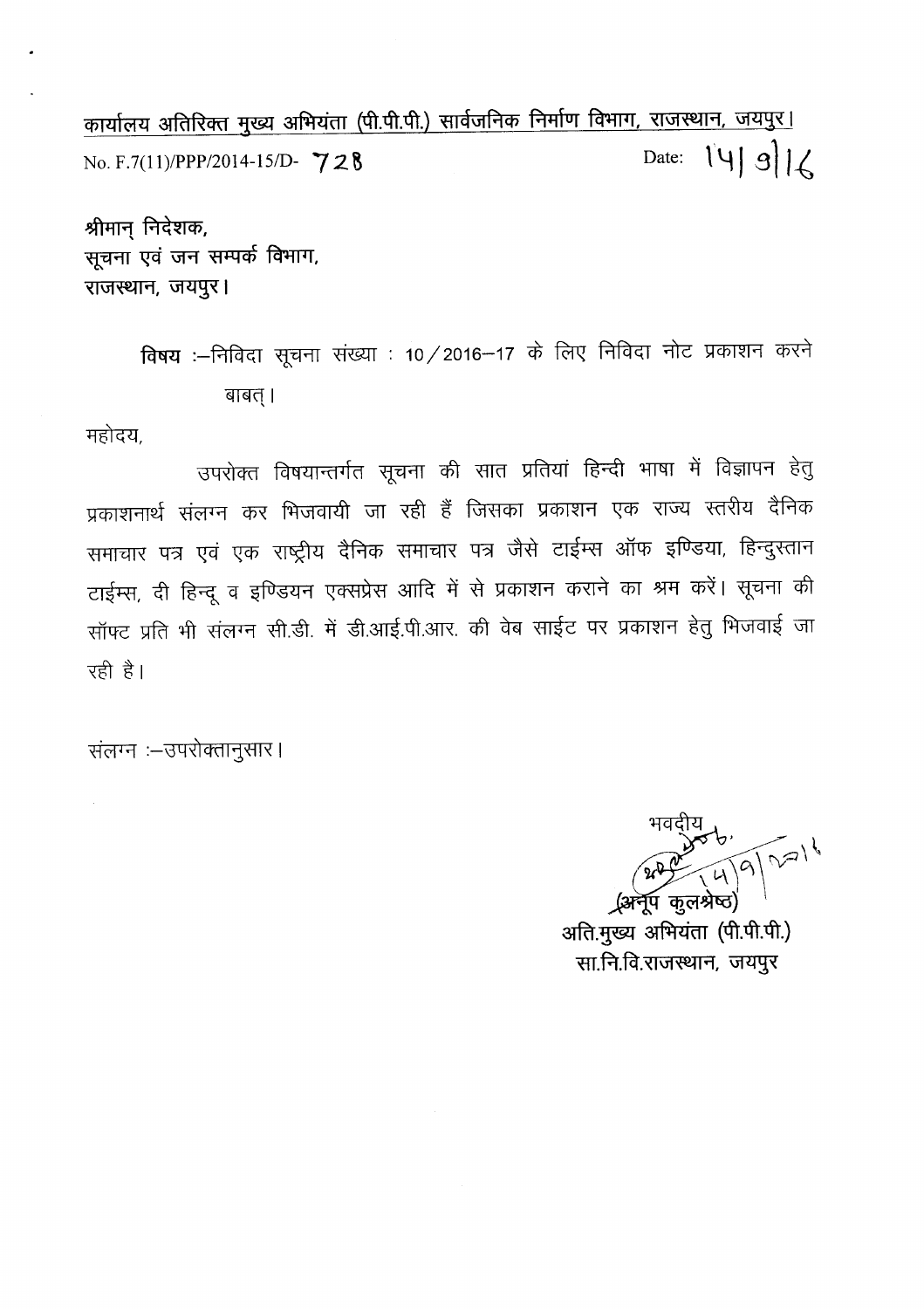$\text{No. F.7 (11)}/\text{PPP/2014-15/D} \cdot 728$  Date:  $\left| \sqrt{9} \right|$ 

प्रतिलिपि निम्नलिखित को सूचनार्थ एवं आवश्यक कार्यवाही हेतु प्रेषित है:-

- 1. निजी सचिव, अतिरिक्त मुख्य सचिव, सार्वजनिक निर्माण विभाग एवं इन्फ्रा, राजस्थान, जयपुर।
- 2. निजी सचिव, शासन सचिव, सार्वजनिक निर्माण विभाग, राजस्थान, जयपुर।
- 3. मुख्य अभियंता एवं अतिरिक्त शासन सचिव / मुख्य अभियंता (सड़क) / मुख्य अभियंता (एन.एच.), सार्वजनिक निर्माण विभाग, राजस्थान, जयपुर।
- 4. अधीक्षण अभियंता सार्वजनिक निर्माण विभाग, पीपीपी.–प्रथम/पीपीपी.–द्वितीय / श्रीगंगानगर |
- 5. प्रोजेक्ट डाइरेक्टर पीपीपी यूनिट-I /II जयपुर / बीकानेर।
- 6. सिस्टम एनालिस्ट एवं संयुक्त निदेशक (आई.टी.), सार्वजनिक निर्माण विभाग, राजस्थान, जयपुर।

~  $\sqrt{91801}$ <u>अ</u>नूप कुलश्रे

अति.मुख्य अभियंता (पी.पी.पी.) सा.नि.वि.राजस्थान, जयपुर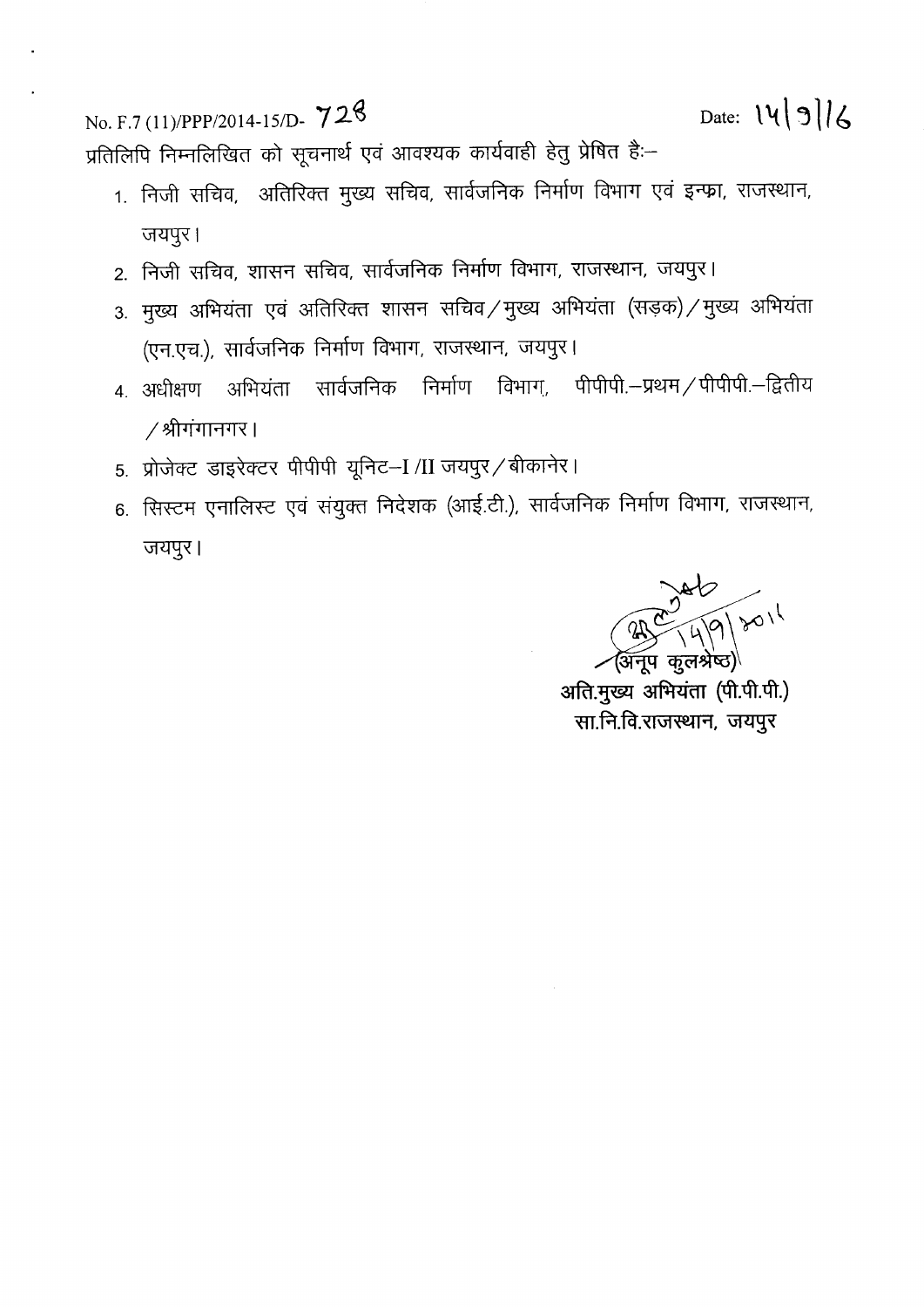# **OFFICE OF THE ADDL. CHIEF ENGINEER (PPP) PWD, RAJASTHAN, JAIPUR**  $\overline{N_0 F.7 (11) / PPP/2014-15}$

# **NIT No. 10/2016-17**

On behalf of Hon'ble Governor of Rajasthan, Request for Qualification (RFQ) in specified format are invited for Development of road on **PPP** mode. Relevant details of RFQ can be seen on website: http.//sppp.raj.nic.in & www.pwd.rajasthan.gov.in. RFQ document can be downloaded from official website: www.pwd.rajasthan.gov.in"

 $7^{\frac{1}{2}}$   $4^{19}$ 

(Anoop Kulshreshtha) **Addl. Chief Engineer (PPP), PWD, Rajasthan, Jaipur**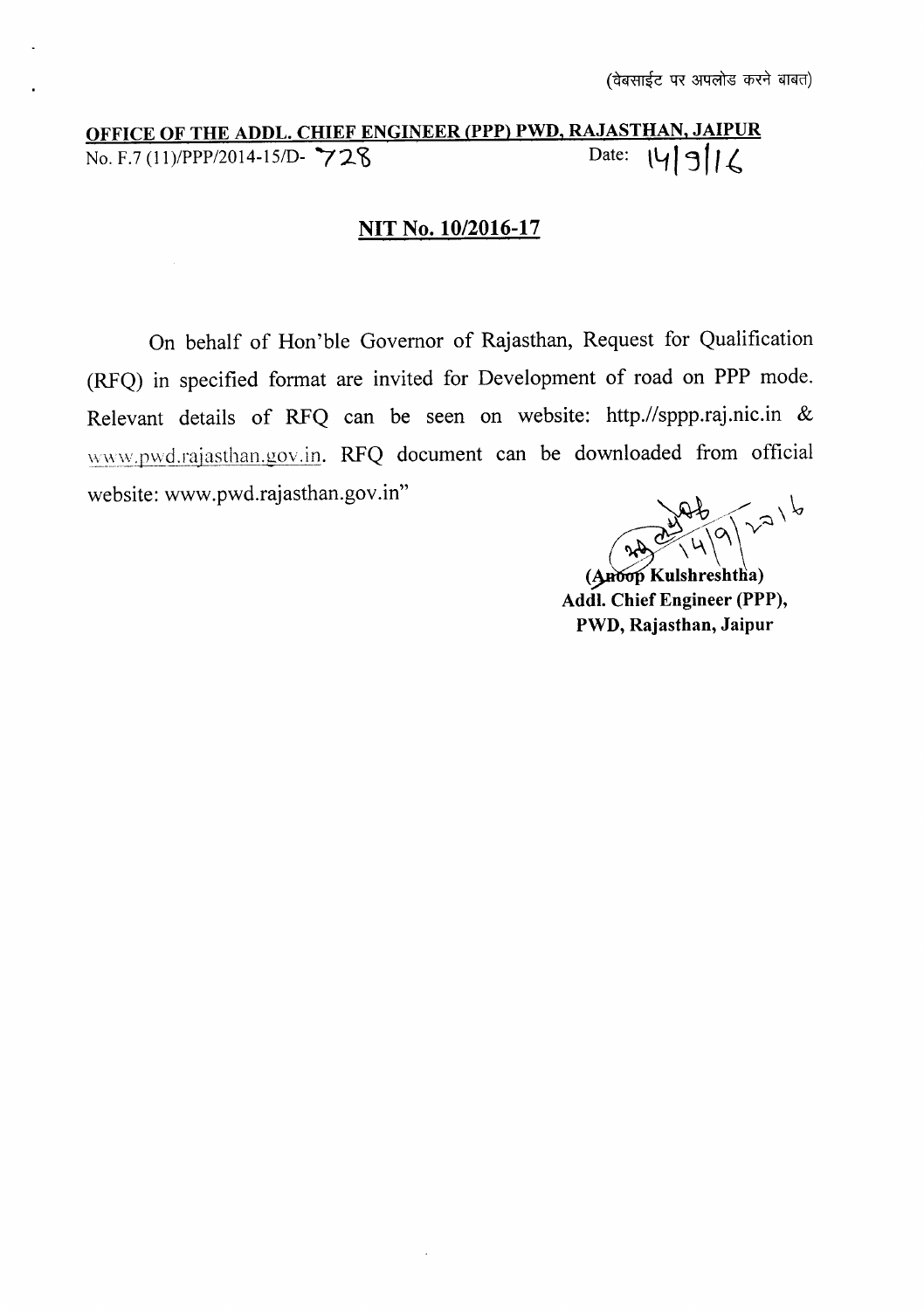## GOVERNMENT OF RAJASTHAN OFFICE OF THE ADDL. CHIEF ENGINEER (PPP) PUBLIC WORKS DEPARTMENT JACOB ROAD, JAIPUR (RAJASTHAN)

### NIT No. *10/2016-17*

NIT No. 10/2016-17<br>No. F.7 (11)/PPP/2014-15/D-  $\gamma$  <sub>2</sub>8 Date:  $|4|9|6$ 

#### REQUEST FOR QUALIFICATION

Governor of Rajasthan acting through Secretary Incharge Public Works Department, Government of Rajasthan invites Request for Qualification (RFQ) for development, operation & maintenance of following section of State Highway Through Public-Private-Partnership on Design, Build, Finance, Operate and Transfer (DBFOT) Toll basis.

| S.N. | Name of Project                                     | of Project (Rs.) | Process (Rs.) |            | Indicative Cost   Cost of RFQ   Application Due<br>date<br>submission | for |
|------|-----------------------------------------------------|------------------|---------------|------------|-----------------------------------------------------------------------|-----|
|      | Sri Ganganagar - Pacca<br>Saharana section of SH-36 | 101.00 Cr.       |               | $30,000/-$ | 28.10.2016                                                            |     |

- 1. The RFQ document can be downloaded free of cost from the Official Website of the Authority www.pwd.rajasthan.gov.in.
- 2. RFQ Document for the above mentioned project can also be obtained from the office of Addl. Chief Engineer (PPP), PWD, Rajasthan, Jacob Road, Jaipur -302006, Phone No. 0141-5110547 Email:-  $\frac{\text{accepting\_pwdd/}a\text{rajasthan.gov.in}}{\text{output of fee of Rs. 1000/}}$ (Rupees One thousand only), in the form of Demand Draft or Banker's Cheque drawn on any scheduled Bank in favour of Project Director PPP-l, PWD Jaipur Payable at Jaipur between 11:00 Hrs. to 16:00 Hrs, on all working days from 22.09.2016 to one day prior to application due date mentioned above.
- 3. The applications shall be received in the Office of the Additional Chief Engineer (PPP), PPP Division, PWD, Jacob Road, Civil Lines, Jaipur Rajasthan, on Application Due Date of submission upto 11:00 AM.

ab<br>14/9/201b.

(Anoop Kulshreshtha) Addl. Chief Engineer (PPP), PWD, Rajasthan, Jaipur